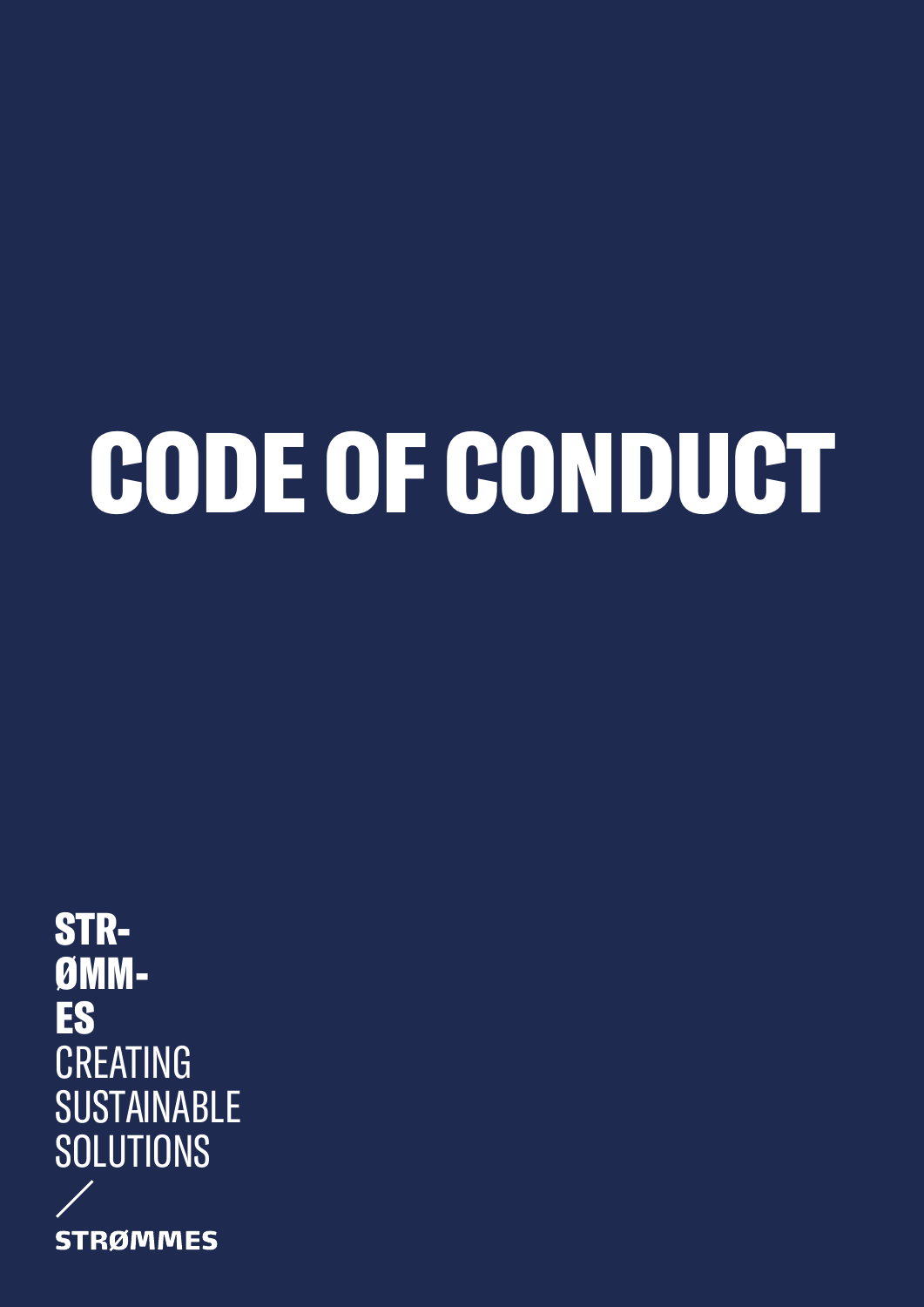| <b>A message from our CEO</b>            | 3              |
|------------------------------------------|----------------|
| <b>1</b> Introduction                    | 4              |
| <b>2 Our Community</b>                   | 5              |
| 2.1 Human rights                         | 5              |
| 2.2 Working conditions                   | $5\,$          |
| 2.3 Health, safety and employee security | 5              |
| <b>3 Our Relationships</b>               | $\overline{5}$ |
| 3.1 Environment                          | 6              |
| <b>3.2 Customers</b>                     | 6              |
| 3.3 Suppliers                            | 6              |
| 3.4 Competition                          | 6              |
| 3.5 Corruption and bribery               | 6              |
| 3.6 Gifts and business courtesies        | 7              |
| 3.7 Money laundering                     | 7              |
| 3.8 Information, communication and media | 7              |
| 3.9 Political activity                   | 8              |
| <b>4 Our Assets</b>                      | 8              |
| 4.1 Internal control and authority       | 9              |
| 4.2 Conflict of interests                | 9              |
| 4.3 Private interests and activities     | 9              |
| 4.4 Confidentiality                      | 9              |
| 4.5 Personal data and privacy            | 10             |
| 4.6 Intellectual property                | 10             |
| 4.7 Properties and assets                | 11             |
| 4.8 Accounting and financial reporting   | 11             |
| <b>4.9 Animal Welfare</b>                | 11             |
| <b>5 Handling infringements</b>          | 13             |
| 5.1 Reporting                            | 13             |
| 5.2 Sanctions                            | 13             |
| 5.3 Confirmation                         | 14             |

This document is owned and approved by the Board of Directors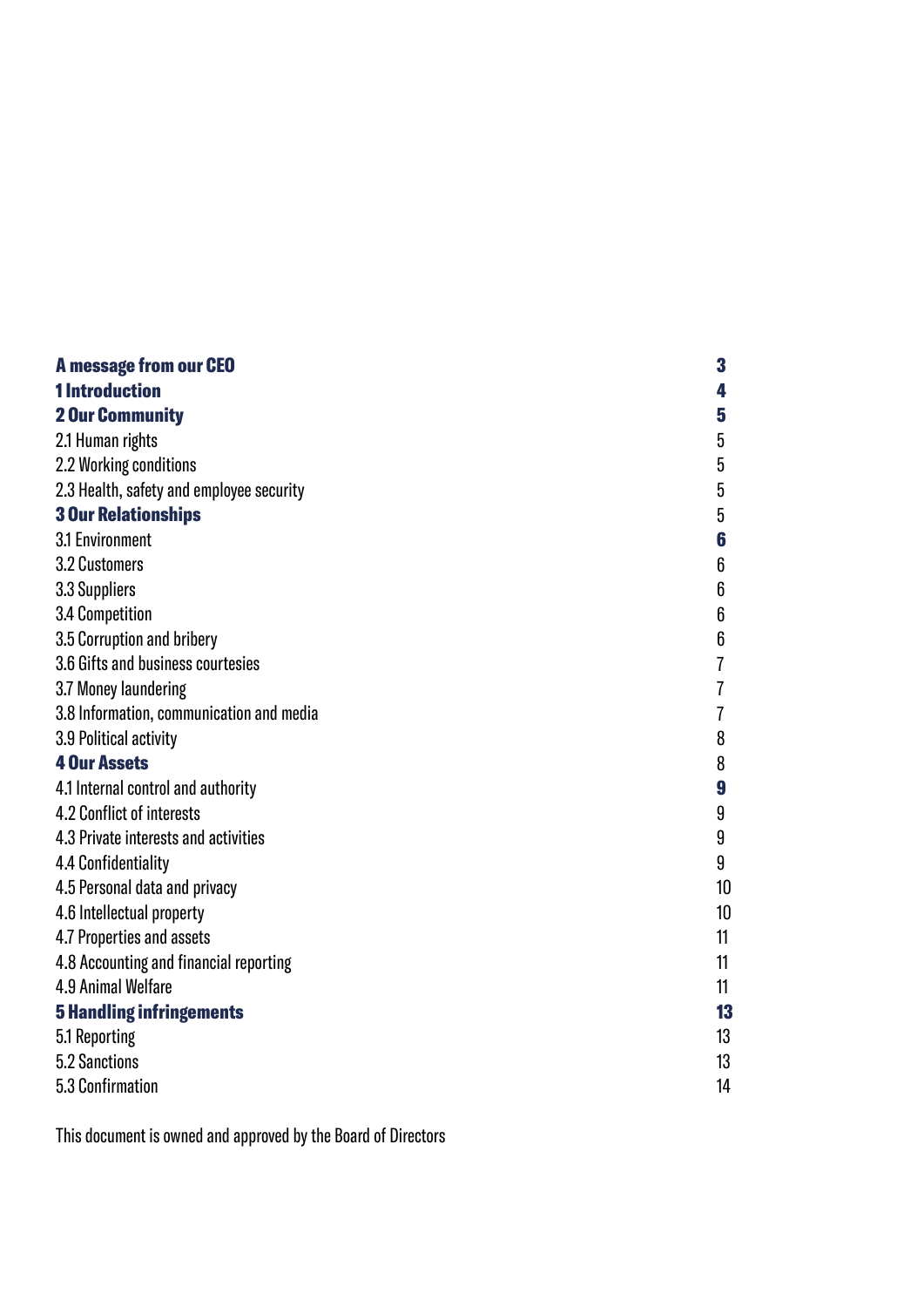### A message from our CEO

Strømmes is one of the leading companies in the fields of design, purchase, sales, and distribution of promotional products and gifts.

The company's greatest strength lies in its staff, service levels and knowhow. We depend on everyone being willing and able to further develop the company along with our values and sustainable targeted mindset. Our goal is for staff and employees in every country to be able to work under favourable conditions in accordance with ethical guidelines and selected UN Global Goals,

where each individual is respected and valued. High performance with integrity is the only way to maintain our position and continue to build confidence in our company, products and services.

The Code of Conduct is a vital part of Strømmes and describes how we shall conduct our business. It reflects applicable laws and widely recognised international treaties. Each of our employees is a valuable and necessary contributor to our continuing success. To comply with our values and Code of Conduct without compromise, your contribution will be a prerequisite for our continuing success.

Strømmes will ensure sustainable development through the company's mission and awareness related to production and operations. Our social responsibility has been developed in accordance with the UN's sustainability goals and ISO 26000.

> Karl Johan Bjerge CEO

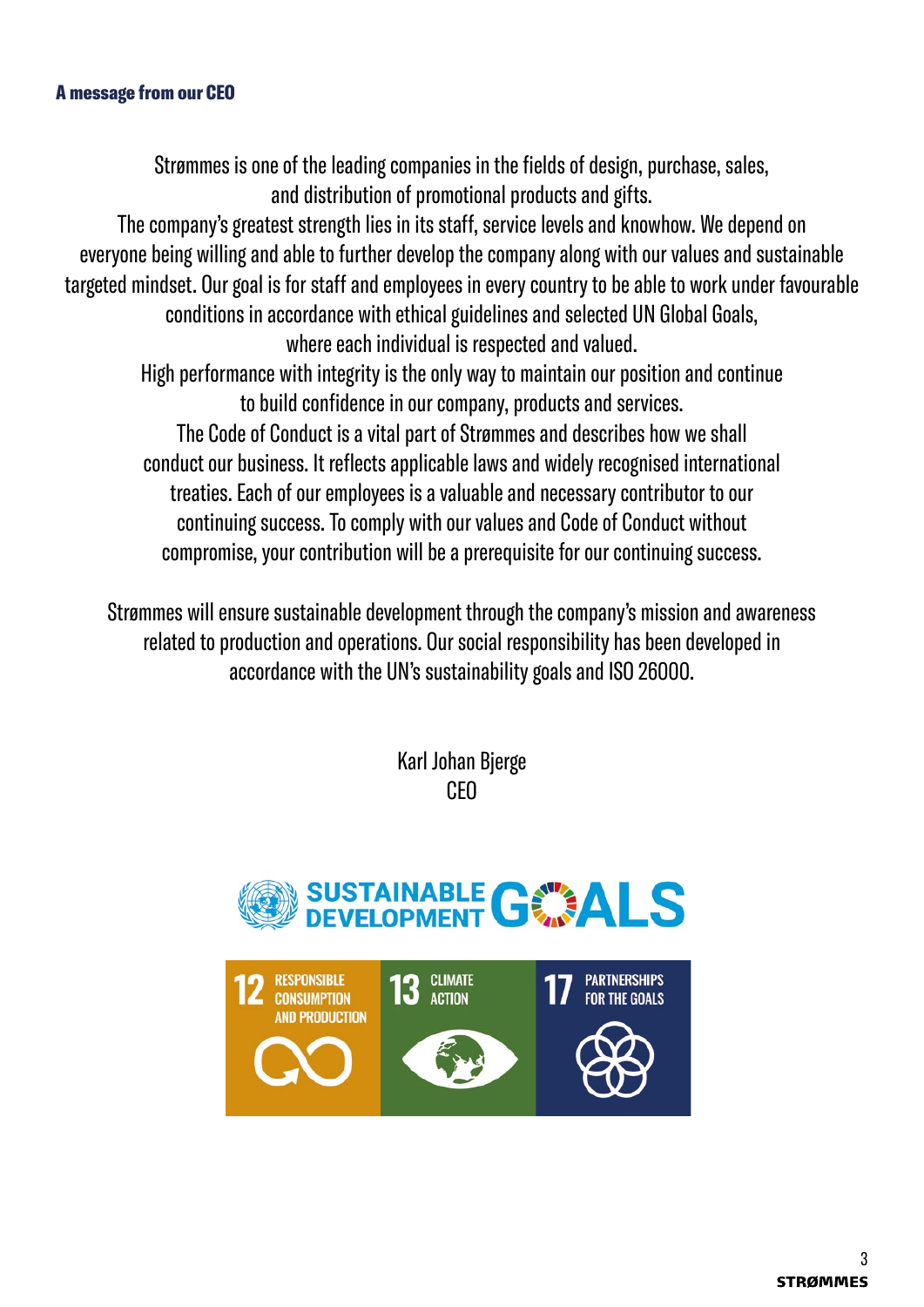### 1. Introduction

Code of Conduct is an integral part of the formal governance regime in Strømmes. This Code defines the core principles and ethical standards that form the basis on how we create value in our company. Such principles and standards are further incorporated in other governing documents as appropriate.

Strømmes Code of Conduct applies to members of the Board of directors, managers and other employees as well as those acting on behalf of the company. This Code does not apply directly to the company's business partners. However, Strømmes does not want to be associated with business partners that do not have appropriate ethical standards.

Corporate ethics are about how we behave towards each other and the outside world. Since the Code was introduced it has been the foundation of our corporate culture. Everybody associated with Strømmes shall comply with the rules and guidelines that build on Strømmes' basic values. In Strømmes we want everyone to help create a sound corporate culture.

 Whereas failure to perform can be excused, we can never compromise on our integrity. This is the way we shall conduct business in Strømmes and the way we shall create value for our customers, investors, staff and anyone benefiting from the services we provide.

The Code influences how we think about our actions and what we should and should not do. Every employee shall understand how this Code influences their daily work, and the ways to act accordingly. It is the personal responsibility of each employee to adhere to the applicable standards.

Line managers shall have an understanding of this Code as a platform for business decisions. They shall also have an understanding of their own role in implementing, overseeing, assessing and following-up that an ethical atmosphere is created consistent with the requirements of this Code.

We shall comply with applicable laws and regulations. There are differences between such laws and regulations and the standards set out in our Code of Conduct, the highest standard consistent with applicable local laws shall be applied.

Although the scope of this Code has been set to cover relevant ethical areas of conduct, there will be situations where this Code does not provide explicit guidance. In such situations the guiding principles shall be to act in the best interests of Strømmes, and to consult with your leader when you are in doubt as how to act.

Any questions on how this Code shall be interpreted or applied shall be addressed with your leader or applicable staff functions. Any unresolved questions shall be addressed to Strømmes.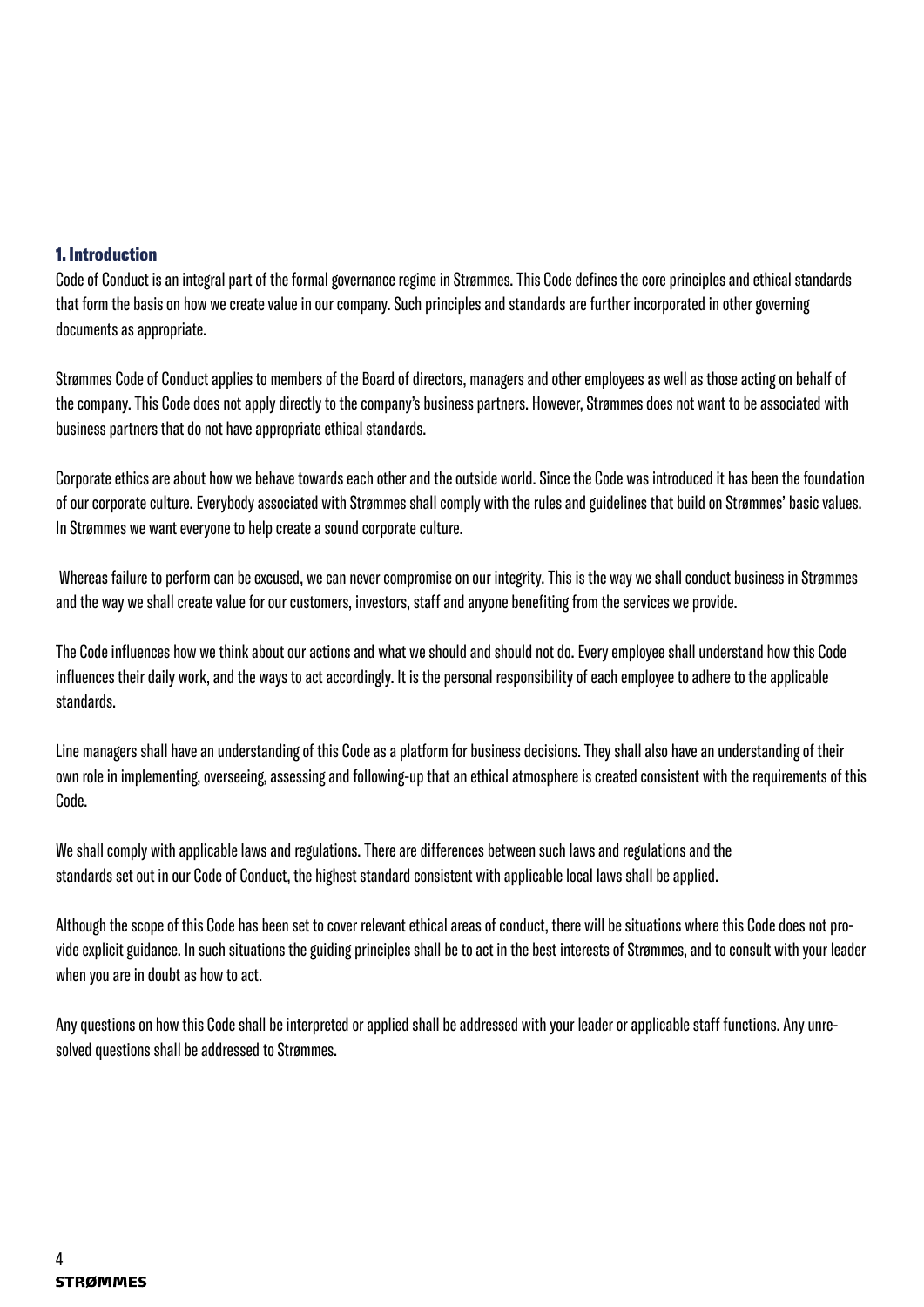### 2 Our Community 2.1 Human rights Background Our standard Our conduct 2.2 Working conditions Background Our standard Our conduct Human beings are entitled to be treated with respect, care and dignity. Strømmes business practices are not sustainable unless we base relationships on basic human rights with and between employees and appreciate diversity, cultural and other differences. Strømmes supports and respects internationally proclaimed human rights including the UN Declaration and conventions on human rights. Strømmes often sends a representative from Norway to inspect all our key manufacturers' facilities to assure us that these standards are being maintained. You shall respect the personal dignity, privacy and rights of each individual you interact with during the course of work and shall not in any way cause or contribute to the violation or circumvention of human rights. Strømmes is committed to creating working conditions which foster fair employment practices and where ethical conduct is recognized and valued. Strømmes shall be a professional workplace with an inclusive working environment, and shall respect the International Labour Organisation's fundamental conventions. Strømmes recognizes and respects the right to freedom of association and the right to collective bargaining within national laws and regulations. Strømmes shall not employ or contract child labour or any form of forced or compulsory labour, as defined by ILO fundamental conventions. Strømmes is opposed to discriminatory practices and shall do its utmost to promote equality in all employment practices. Our working environment standards shall be extended to every member of our diverse community and exemplified by all leaders and employees. You shall act with integrity and treat your colleagues and others that you meet through your work with respect. No direct or indirect negative discrimination shall take place based on race, colour, gender, sexual orientation, age, disability, language, religion, employee representation, political or other opinions, national or social origin, property, birth or other status. We do not tolerate degrading treatments towards any employee, such as mental or sexual harassment or discriminatory gestures, language or physical contact that is sexual, coercive, threatening, abusive or exploitative.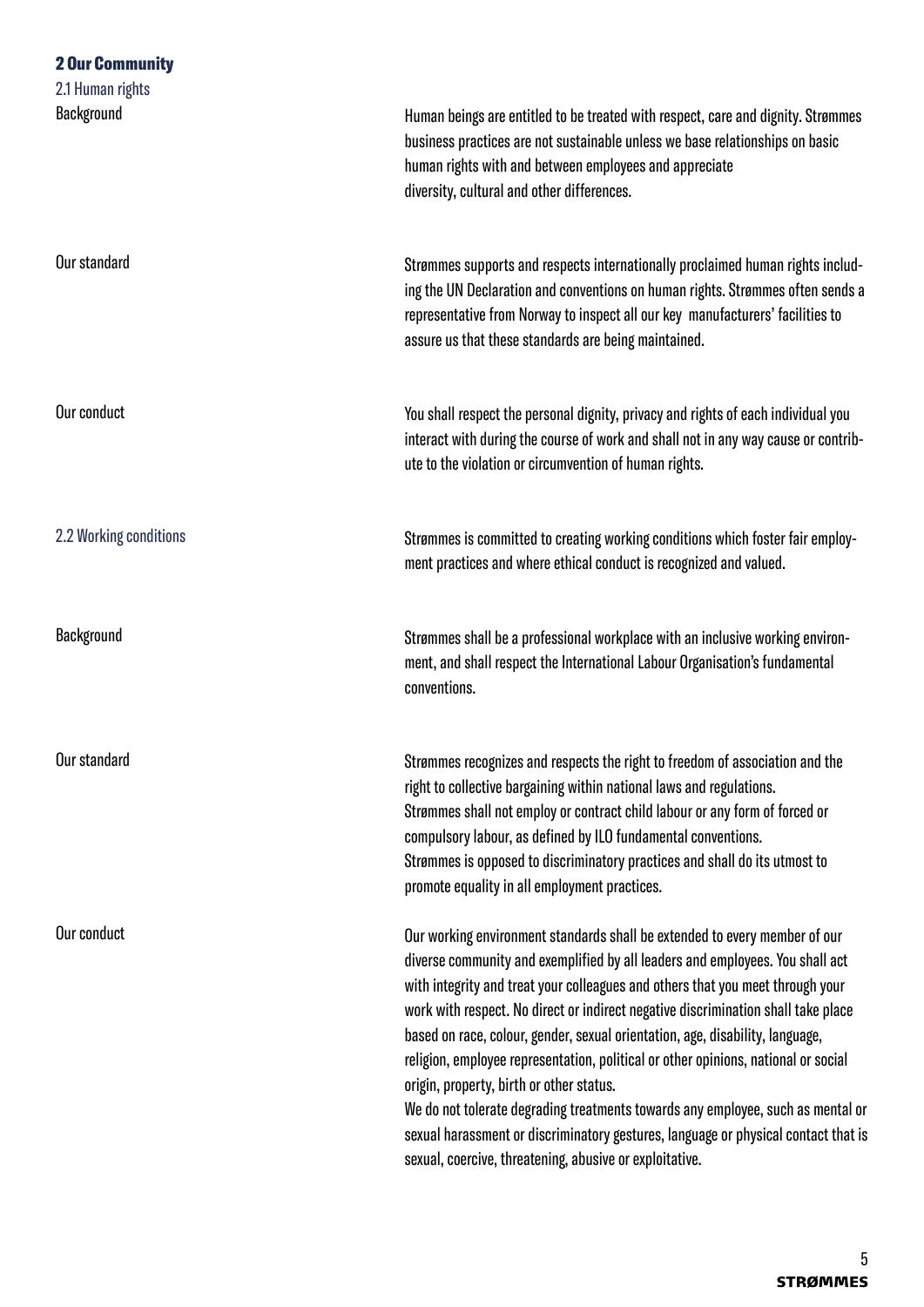### 2.3 Health, safety and employee security **Background**

Our standard

Our conduct

### 3 Our Relationships

3.1 Environment Background

Our standard

Our conduct

Strømmes is committed to protect the health and safety for our employees.

Strømmes have focus on health, safety and employee security to promote good health and safe working environment in compliance with internationally recognised management standards. Hazards shall be identified, mitigated and monitored to prevent accidents and occupational diseases.

We shall do our utmost to identify occupational risks, establish controls and monitor performance. Our performance will be reported in a transparent and accurate manner. It is the responsibility of all of us to adhere to the prescribed safety rules and to act by example as well as to raise any concerns which may represent a potential threat to health and safety.

Our environment faces challenges and threats that may negatively impact climate, resources and quality of life. Strømmes is committed to conduct its operations with due regard for our environmental impact. UN SDG 13 is vital to us and our contribution is vital for the planet.

Strømmes is committed to minimise the impact on the environment of its operations. Strømmes shall adhere to relevant local and internationally recognised standards, minimise its environmental impact and continuously improve its environmental performance by implementing sustainable sourcing.

Strømmes shall contribute to minimising the use of finite resources, including energy, water and raw materials. Strømmes shall contribute to minimising harmful emissions to environment, including waste, CO2 emissions and other air emissions and discharges to water.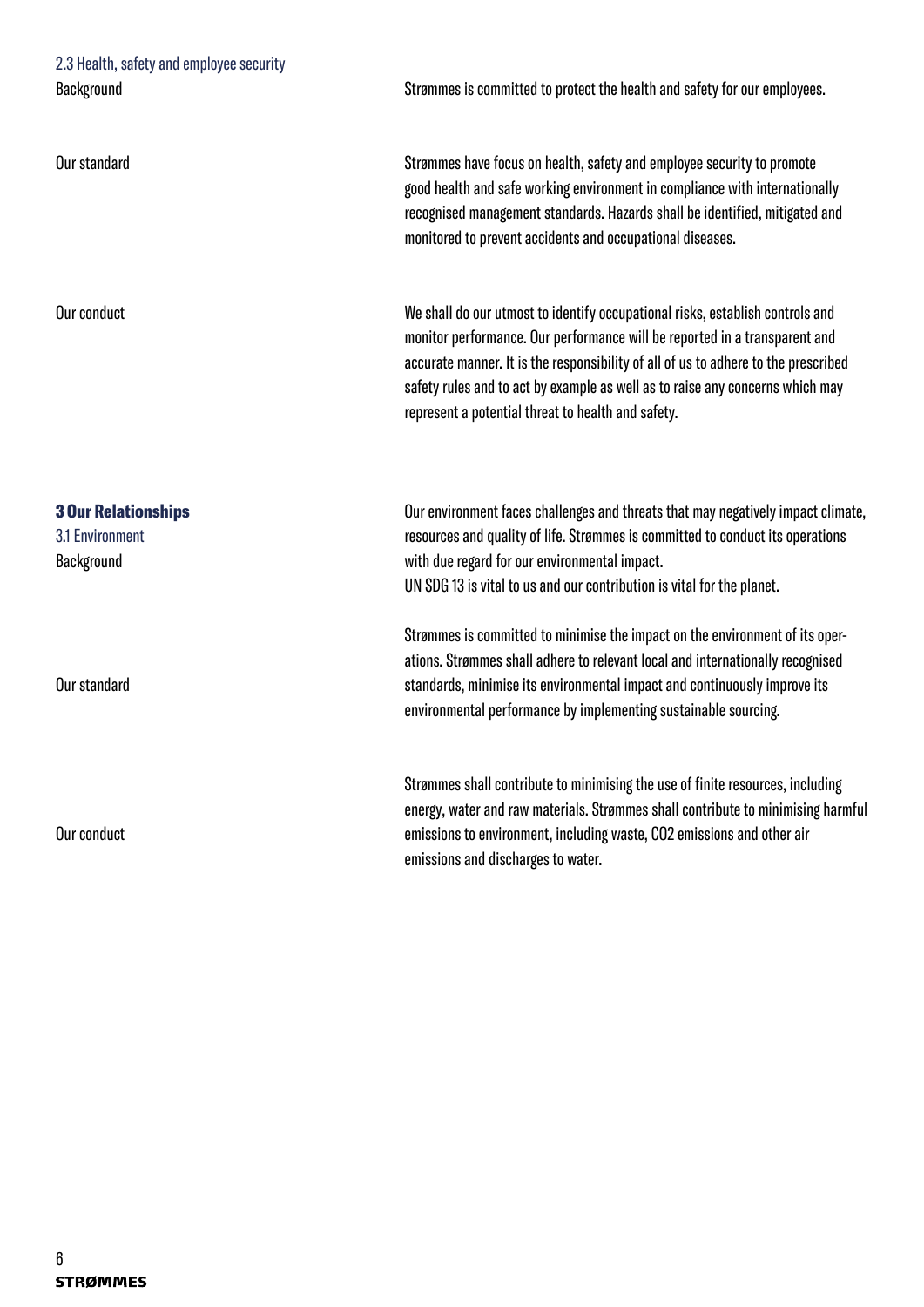| <b>3.2 Customers</b><br>Background | We exist to help our customers get the full benefit of communication services in<br>their daily lives.                                                                                                                                                                                                                                                                          |
|------------------------------------|---------------------------------------------------------------------------------------------------------------------------------------------------------------------------------------------------------------------------------------------------------------------------------------------------------------------------------------------------------------------------------|
| Our standard                       | Strømmes shall create growth by being preferred and trusted by customers and by<br>delivering services in a cost effective manner.                                                                                                                                                                                                                                              |
| Our conduct                        | Strømmes shall meet customers with insight, respect and understanding. The<br>key to achieving our vision is a mindset where everyone works together with our<br>common values: Be responsible and find better solutions together.<br>Strømmes shall always try to fulfil the needs of the customer in the best possible<br>manner, whilst complying with laws and regulations. |
| 3.3 Suppliers<br>Background        | Our suppliers are essential to our ability to operate and provide products and<br>services to our customers. As Strømmes will be associated with its suppliers,<br>their conduct may have an impact on Strømmes' reputation.                                                                                                                                                    |
| Our standard                       | Suppliers shall be treated fairly and equally. Suppliers in competition for<br>contracts with Strømmes shall be able to trust Strømmes' selection processes.<br>Suppliers to Strømmes shall adhere to Strømmes' principles for supplier conduct.<br>We do prefer suppliers certified according to international recognised standards<br>such as ISO 14001 and ISO 26000.        |
| Our conduct                        | When selecting suppliers we follow established guidelines and procedures<br>including clear criterias. We train and support our suppliers in understanding<br>Strømmes' principles for supplier conduct, and we monitor assess our suppliers<br>to avoid breaches from our principal and supplier conduct.                                                                      |
| 3.4 Competition<br>Background      | Fair and level competition is important to society and contributes to increased<br>welfare as well as creating business opportunities for Strømmes.                                                                                                                                                                                                                             |
| Our standard                       | Strømmes supports fair and open competition in all markets, both nationally and<br>internationally. Strømmes competitiveness in the market shall be based on<br>good products and services at the right price.                                                                                                                                                                  |
| Our conduct                        | We shall always meet Strømmes competitors in an honest and professional man-<br>ner. We shall not cause or be part of any breach of general or special competition<br>regulations, such as illegal cooperation on pricing, illegal market sharing or any<br>other behaviour that is in breach of relevant competition laws.                                                     |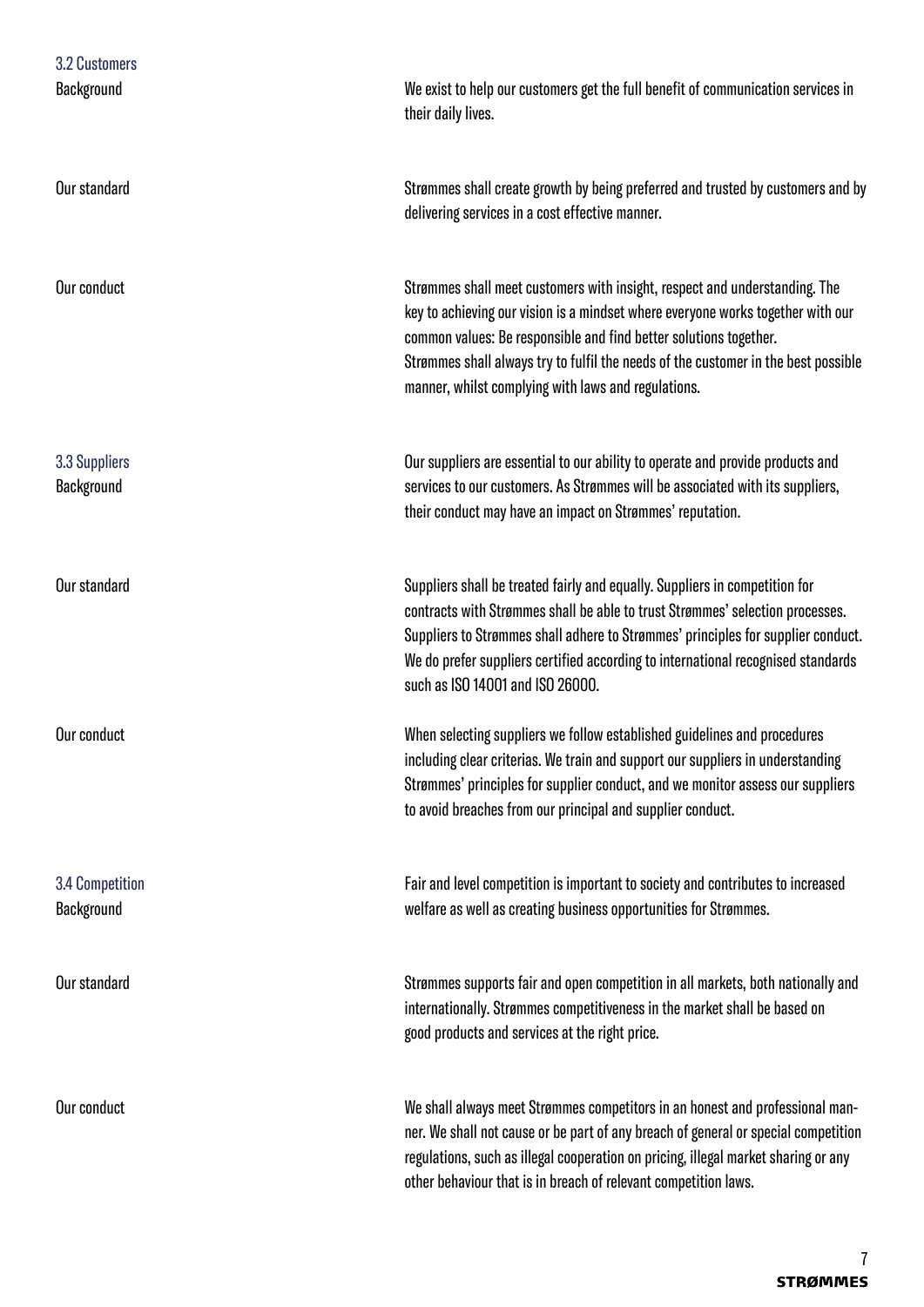| 3.5 Corruption and bribery                      |                                                                                                                                                                                                                                                                                                                                                          |
|-------------------------------------------------|----------------------------------------------------------------------------------------------------------------------------------------------------------------------------------------------------------------------------------------------------------------------------------------------------------------------------------------------------------|
| Background                                      | Corruption is a threat to business and society in all countries. In addition to<br>unfair competition it can also result in individuals being subject to blackmail and<br>imprisonment. For Strømmes, anti-corruption is not only a legal obligation<br>and an ethical standpoint, it is in our own interest to take a firm stand against<br>corruption. |
| Our standard                                    | Strømmes is firmly opposed to all forms of corruption.                                                                                                                                                                                                                                                                                                   |
| Our conduct                                     | Strømmes shall never offer, give, ask for, accept or receive any form of bribe. A<br>bribe occurs when someone attempts to influence a decision by offering some<br>form of undue or improper advantage, favour or incentive. Strømmes shall not use<br>agreements with middlemen to channel payments to anyone to facilitate<br>corruption.             |
| 3.6 Gifts and business courtesies<br>Background | The distinction between corruption and gifts and business courtesies can be<br>difficult to draw and due care must therefore be exercised.                                                                                                                                                                                                               |
| Our standard                                    | We do not offer or accept expensive or extravagant gifts or business courtesies.<br>Nor do we offer or accept any cash or cash equivalents as gifts.                                                                                                                                                                                                     |
| Our conduct                                     | Working on behalf of Stømmes, you shall always exercise caution in relation to<br>offering or accepting gifts and business courtesies. You shall not accept gifts or<br>other remuneration if thereis reason to believe that its purpose is to improperly<br>influence business decisions. If in doubt, always consult your leader.                      |
| 3.7 Money laundering<br>Background              | Criminal activity is harmful to society. Money laundering in this context means to<br>convert proceeds from criminal activities into assets which appear to be derived<br>from legitimate sources.                                                                                                                                                       |
| Our standard                                    | Strømmes is firmly opposed to all forms of money laundering.                                                                                                                                                                                                                                                                                             |
| Our conduct                                     | Strømmes shall only conduct business with partners involved in legitimate busi-<br>ness activities with funds derived from legitimate sources.<br>Strømmes shall take reasonable steps to prevent and detect any illegal form of<br>payments, and prevent Strømmes' financial transactions from being used by<br>others to launder money.                |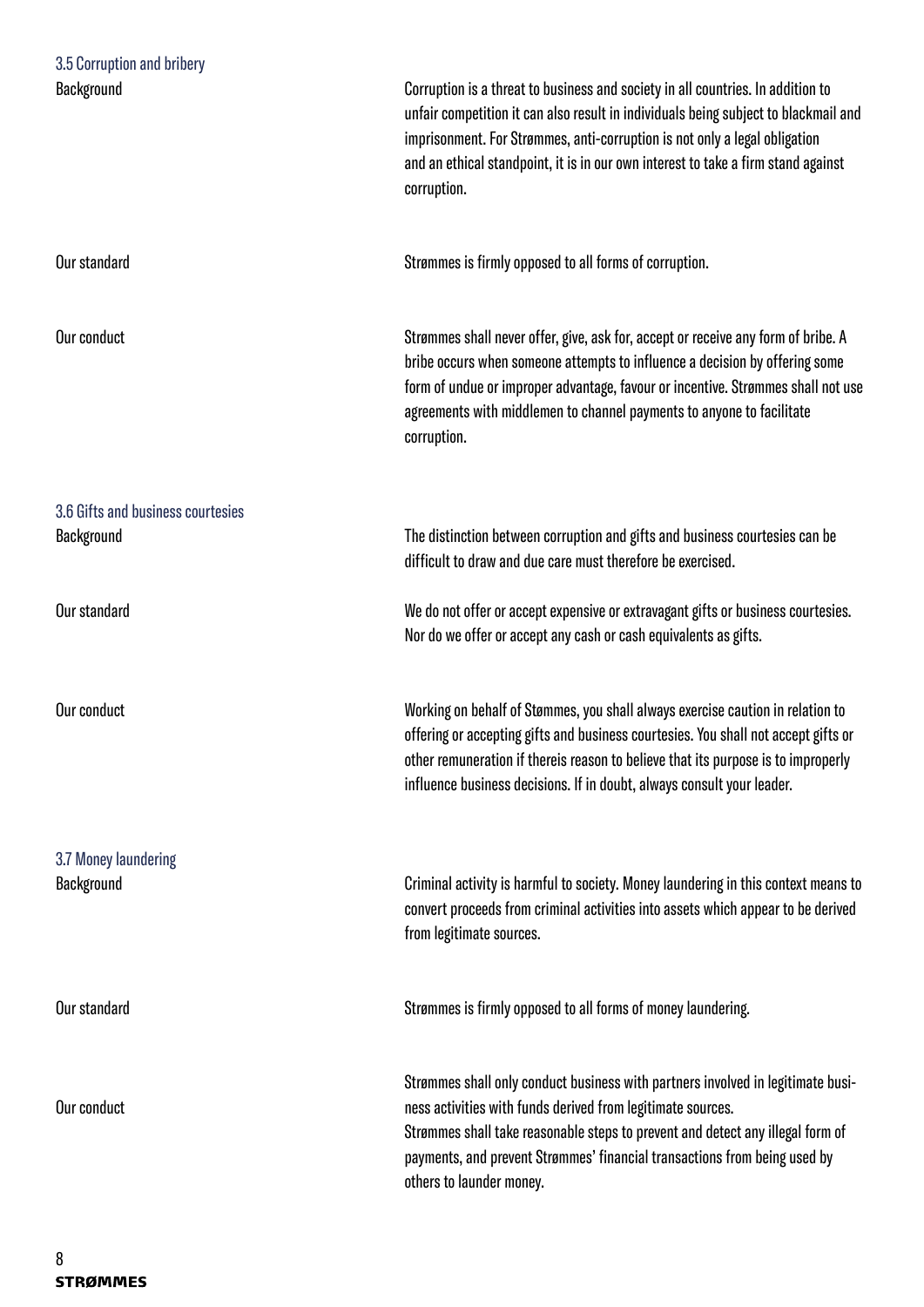### 3.8 Information, communication and media Background

Stakeholders have legitimate rights to information about Strømmes and its performance. These rights can only be fulfilled if we provide correct, reliable, timely and relevant information as a basis for their assessment.

Information from Strømmes shall be reliable and correct, and meet high professional and ethical standards. Public authorities shall be met in an appropriate and open manner. Communication with the media, the public and the financial markets shall take place in accordance with established procedures in compliance with the regulations and practices applicable to publicly listed companies. Strømmes respects and encourages its employees' interests in being active citizens in the public domain.

Public information about Strømmes shall only be communicated by the person responsible for public communications and by Strømmes management as per authorisation. Employees who participate in public debates are obliged to make sure that they clearly distinguish between their role as a private citizen and of that as an employee of Strømmes.

Strømmes does not want to take political positions or be associated with specific political movements. However, Strømmes may participate in public debates which are of importance to Strømmes' strategies and business performance.

Strømmes does not support political parties, neither in the form of direct financial support nor paid time. Employees may participate in legitimate political activities without reference to Strømmes or to the employment with Strømmes. Employees who take part in such activities will be granted leave from their work in accordance with law and applicable agreements.

You shall notify your leader in advance if you want to take such leave of absence. Any leave granted shall be within a reasonable time frame and with due regarded to the implications for the ongoing business activities, in accordance with law and applicable agreements.

## 3.9 Political activity

Our conduct

Our standard

Our conduct

**Background** 

Our standard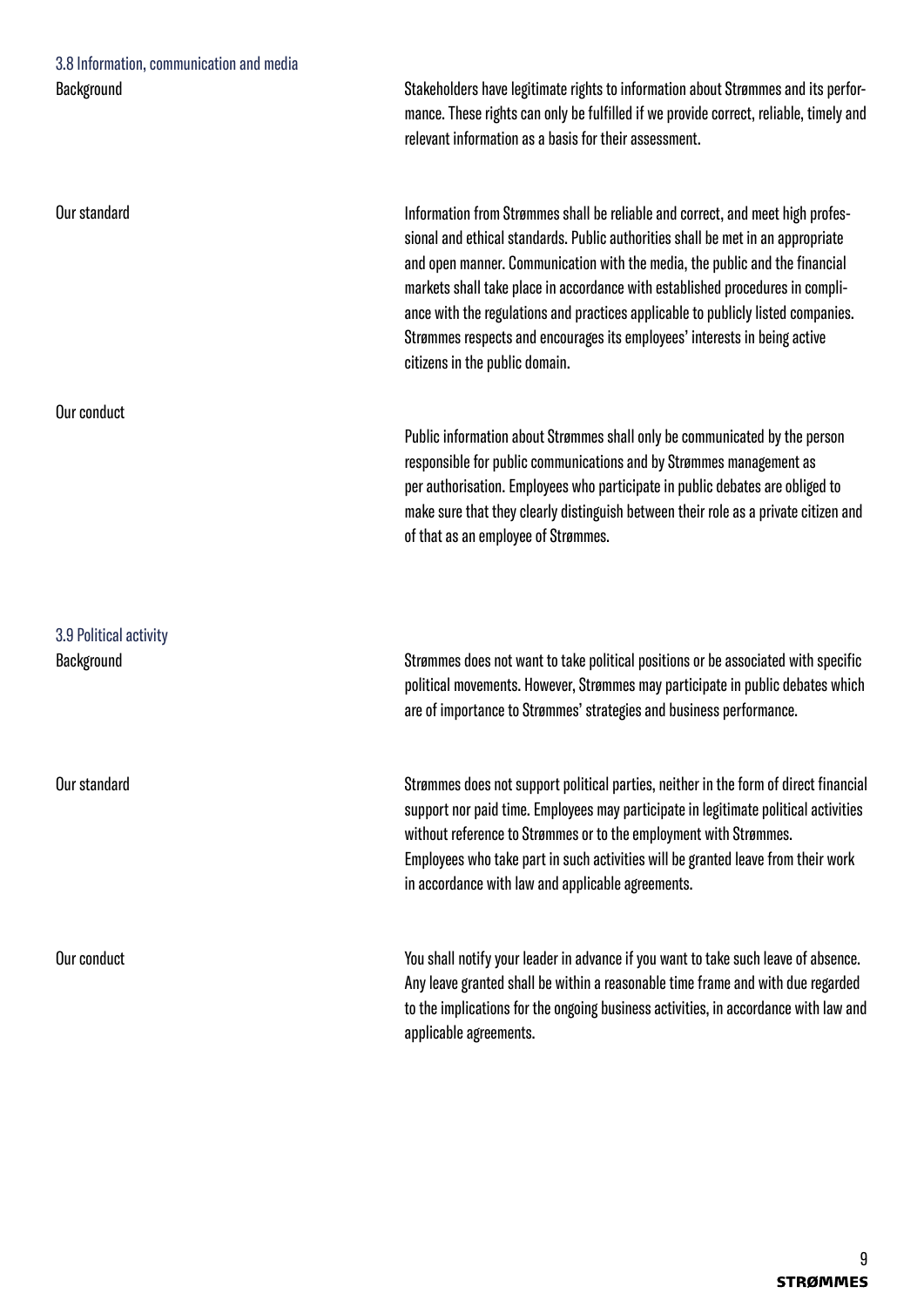### 4. Our Assets

| 4.1 Internal control and authority      |                                                                                                                                                                                                                                                                                                                                                                                                                                                                                                                                                          |
|-----------------------------------------|----------------------------------------------------------------------------------------------------------------------------------------------------------------------------------------------------------------------------------------------------------------------------------------------------------------------------------------------------------------------------------------------------------------------------------------------------------------------------------------------------------------------------------------------------------|
| Background                              | Internal controls, including authority to represent and commit Strømmes, shall<br>ensure that business processes are effective and carry an acceptable level of risk,<br>that physical and intangible assets are safeguarded and utilised, that financial<br>information is correct, complete and timely, and that laws, regulations and<br>guidelines are followed.                                                                                                                                                                                     |
| Our standard                            | Strømmes shall have internal controls that ensure that the Strømmes goals,<br>strategies and business processes are effectively executed. All commitments shall<br>be made in accordance with the applicable regulations concerning authority.<br>We do this via our systematic and deployed management systems.                                                                                                                                                                                                                                         |
| Our conduct                             | Strømmes shall follow established procedures and guidelines.<br>If applicable procedures and guidelines do not exist you shall act in the best<br>interest of Strømmes. If you are in doubt how to act you shall consult your leader.<br>You may only enter into a commitment if you hold authority to do so. The limits of<br>your authority must not be exceeded. Internal controls are the responsibility of<br>management, but the individual employees shall contribute to ensuring that<br>effective and reliable business processes are in place. |
| 4.2 Conflict of interests<br>Background | Conflicts of interests may lead to decisions that are not in the best interest of<br>Strømmes as personal considerations may affect judgment and decision making.<br>Although the intentions may be legitimate, the appearance of a conflict may be<br>perceived as improper.                                                                                                                                                                                                                                                                            |
| Our standard                            | Conflicts of interest shall, wherever possible, be avoided. Service to Strømmes<br>shall never be subordinated to personal gain and advantage.                                                                                                                                                                                                                                                                                                                                                                                                           |
| Our conduct                             | Conflicts of interest could involve, but are not limited to, customers, suppliers,<br>contractors, present or prospective employees and competitors. Anything that<br>would present a conflict for you would likely also present a conflict if it is<br>related to a member of your family.                                                                                                                                                                                                                                                              |
|                                         | You shall not take actions or have interests that make it difficult to perform<br>your work objectively and effectively. You shall never take part in, or attempt<br>to influence, a decision or settlement if there is a conflict of interest or other<br>circumstances exist which could give grounds to question your impartiality.                                                                                                                                                                                                                   |

If a conflict of interest arises, you shall at your own initiative evaluate the circumstances and notify your leader of your possible impartiality or possible conflict of interest.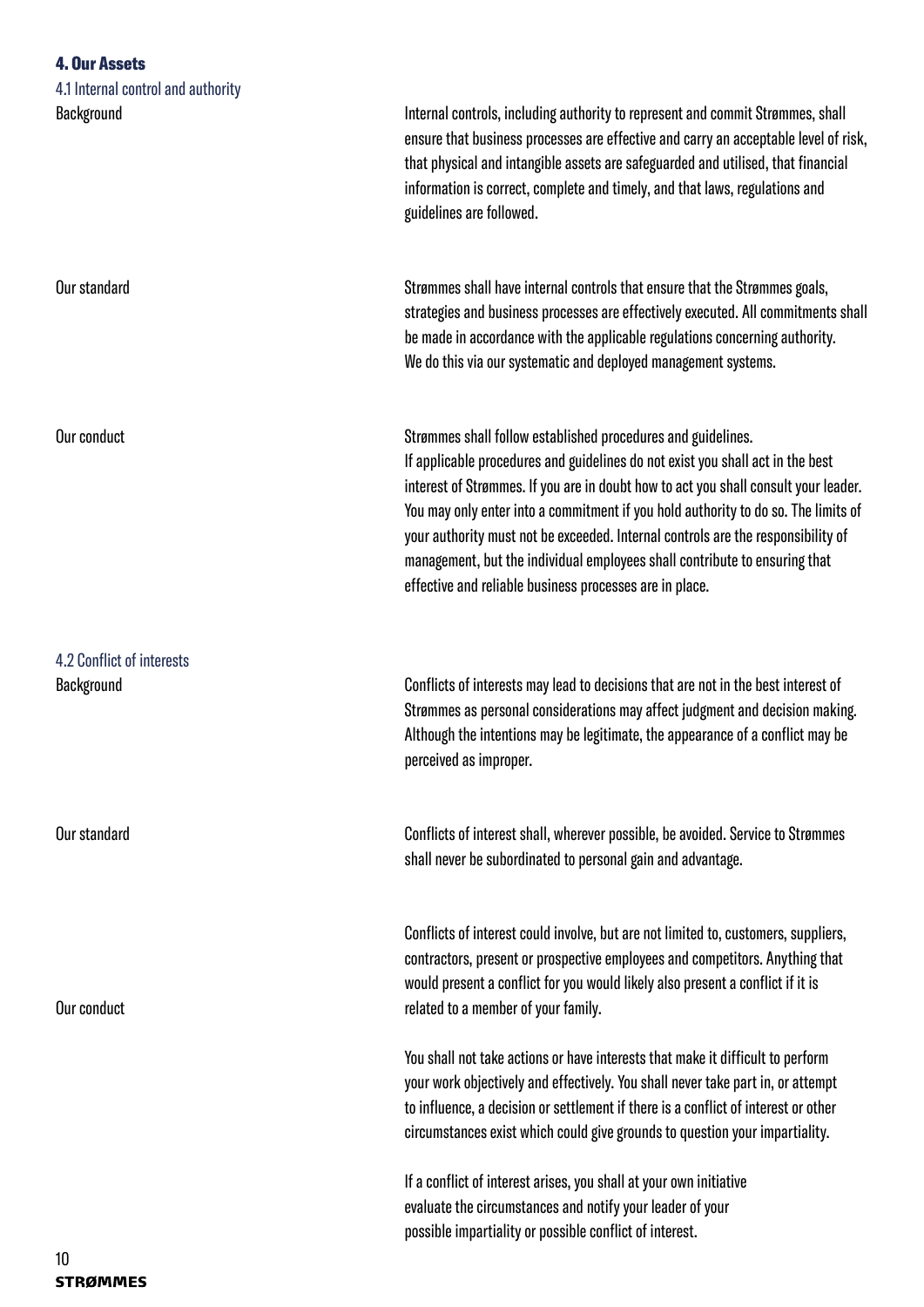Our standard

Our conduct

4.4 Confidentiality **Background** 

Our standard

Our conduct

Engagements in external positions and appointments may impact the working relationship with Strømmes or be in conflict with Strømmes' business interests.

Managers and employees shall not hold external duties or positions with a scope and work load which may affect their work ability and capacity unless such duties or positions are approved by their leader.

Prior to accepting any external duties or positions you shall consider the impact on your ability and work capacity. If you believe the impact will be negative for Strømmes you shall abstain from accepting such appointments. External duties and positions which may affect your work ability and capacity need advance approval from your leader in writing.

Information may have value for Strømmes or may need to be kept confidential because it involves employees or third parties. Unauthorized access to such information may impair the value and have a negative impact onStrømmes` reputation.

In Strømmes we safeguard information that is of a sensitive nature or which is classified as confidential due to other reasons. Information from external parties shall be treated with minimum the same level of confidentiality as our own information. The duty of confidentiality also applies after the conclusion of employment or contractual relationship with Strømmes for as long as the information is confidential.

It is your duty to ensure that information you create or receive is correctly classified and only disclosed in accordance with Strømmes` rules and guidelines. Caution shall be exercised when discussing internal affairs to avoid being overheard by unauthorized persons. If confidential information is to be shared with external parties, it is your duty to ensure that a written confidentiality agreement is in place.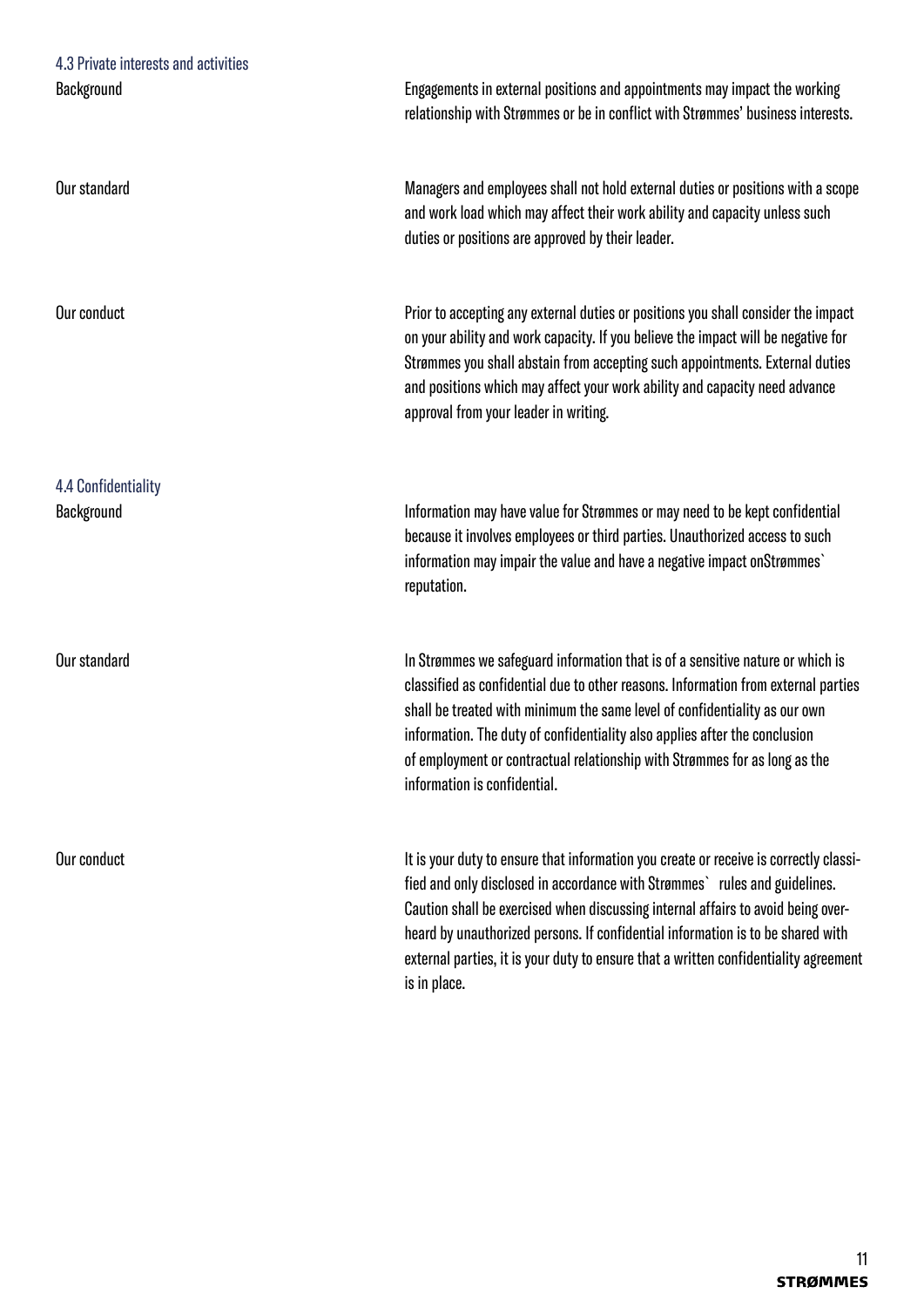| Background                              | Customers, employees and other related parties need to feel confident that<br>personal data is processed in such a way that data is only used for legitimate<br>business purposes.                                                                                                                                                                                                                                                                                                               |
|-----------------------------------------|--------------------------------------------------------------------------------------------------------------------------------------------------------------------------------------------------------------------------------------------------------------------------------------------------------------------------------------------------------------------------------------------------------------------------------------------------------------------------------------------------|
| Our standard                            | Strømmes' processing of personal data shall be subject to the care and awareness<br>which is required according to laws and regulations. Processing of personal data<br>shall be limited to what is needed for operational purposes, efficient customer<br>care, relevant commercial activities and proper administration of human<br>resources.                                                                                                                                                 |
| Our conduct                             | You shall only collect, process, and store personal data for legitimate business<br>purposes and keep such data no longer than necessary for the purposes for which<br>any data was collected. You shall in particular process customer's personal<br>information in accordance with the relevant laws and regulations on protection of<br>personal data.                                                                                                                                        |
| 4.6 Intellectual property<br>Background | Intellectual property such as trademarks, copyrighted works, inventions, trade<br>secrets and know-how, are often valuable and may be important to Strømmes'<br>success in the market.                                                                                                                                                                                                                                                                                                           |
| Our standard                            | Strømmes' intellectual property shall be safeguarded from unauthorized access,<br>sharing and illegitimate use. Strømmes shall respect the intellectual property of<br>others.                                                                                                                                                                                                                                                                                                                   |
| Our conduct                             | You shall protect and process intellectual property in the best interest of<br>Strømmes. In particular you shall not make unprotected intellectual property<br>available to external parties without prior authorization from your leader and a<br>signed confidentiality agreement from such parties. You shall not infringe the<br>intellectual property of others. In particular you shall comply with all<br>confidentiality obligations regarding trade secrets disclosed by third parties. |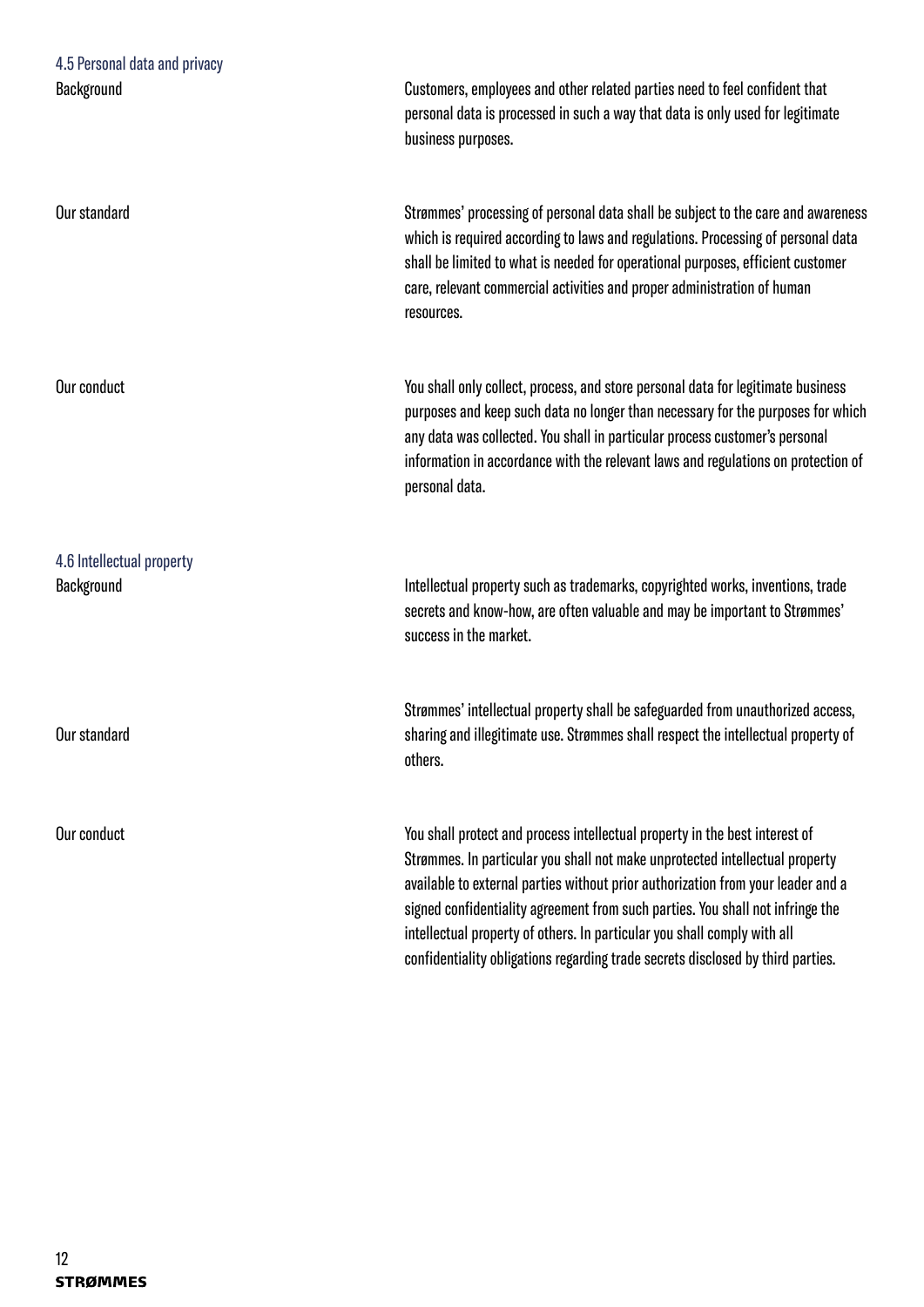| 4.7 Properties and assets<br>Background              | Strømmes' assets represent significant values and are of importance to its suc-<br>cess in the markets Strømmes operates.                                                                                                                                                                                           |
|------------------------------------------------------|---------------------------------------------------------------------------------------------------------------------------------------------------------------------------------------------------------------------------------------------------------------------------------------------------------------------|
| Our standard                                         | Strømmes' property and assets, e.g. buildings and equipment, shall be managed<br>and safeguarded in a manner which protects their values. Strømmes' property<br>and assets shall be used only for business purposes unless agreed in employment<br>terms or in compliance with Strømmes' procedures and guidelines. |
| Our conduct                                          | You shall use Strømmes' properties and assets with due care and in such a<br>manner that the values are safeguarded. You shall observe Strømmes' security<br>requirements concerning access and use of facilities, IT resources and electronic<br>resources.                                                        |
| 4.8 Accounting and financial reporting<br>Background | Strømmes is subject to requirements concerning financial reporting with respect<br>to compliance with accounting and good accounting practices.                                                                                                                                                                     |
| Our standard                                         | Strømmes' accounting processes shall ensure that all transactions are correctly<br>registered in accordance with local law and good accounting practices.<br>The annual financial statements and interim financial statements shall be in<br>accordance with the law and good accounting practices.                 |
| Our conduct                                          | You shall follow the Strømmes' accounting procedures concerning the registration<br>of transactions and proper documentation to ensure that business transactions<br>are fully and correctly recorded and documented in accordance with applicable<br>accounting procedures.                                        |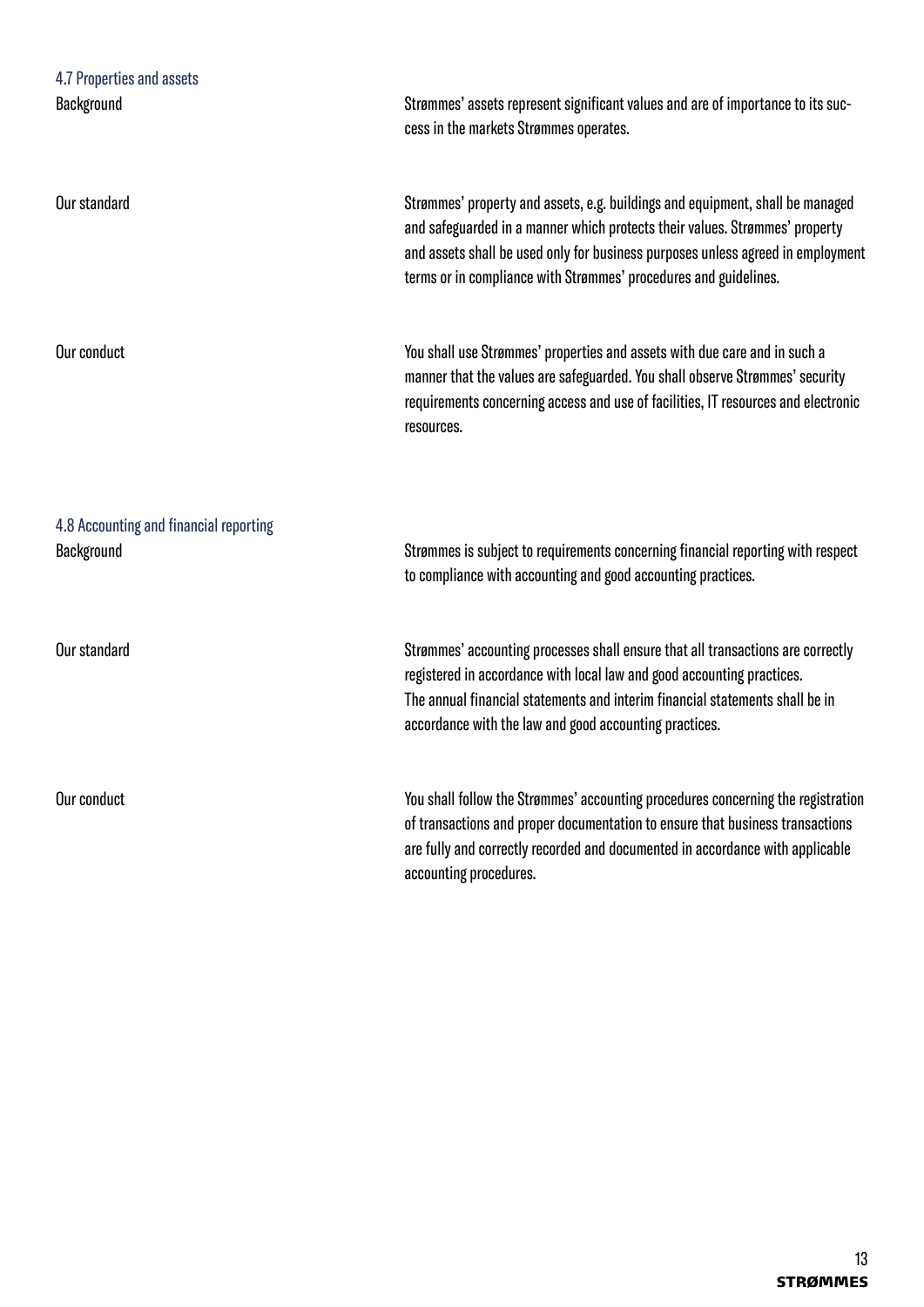Our standard

Our conduct

Strømmes will not allow cruelty to animals and Strømmes have established a clear set of criteria and specifications towards the suppliers in compliance with good practices. To ensure this we require certificates for product compliance from our suppliers.

Our statement is that animals are to be treated with dignity and respect.

Natural fur

At Strømmes we have no natural fur in our products.

### Down and feathers.

We do not accept down being plucked from birds being alive and our suppliers are requested to audit our sub suppliers in order to ensure compliance with our standards and supplier agreements.

Merino wool

We only accept muelsing free merino wool supported by a certificate from every sheep herdsman. Angora is not allowed in our products.

#### Leather

Strømmes only accepts skins/leather from cows, buffles, goats, fish and sheep which are bi-products from meat production from the food industri.

We require our suppliers that all waste water from the production must be treated at a waste water treatment plant.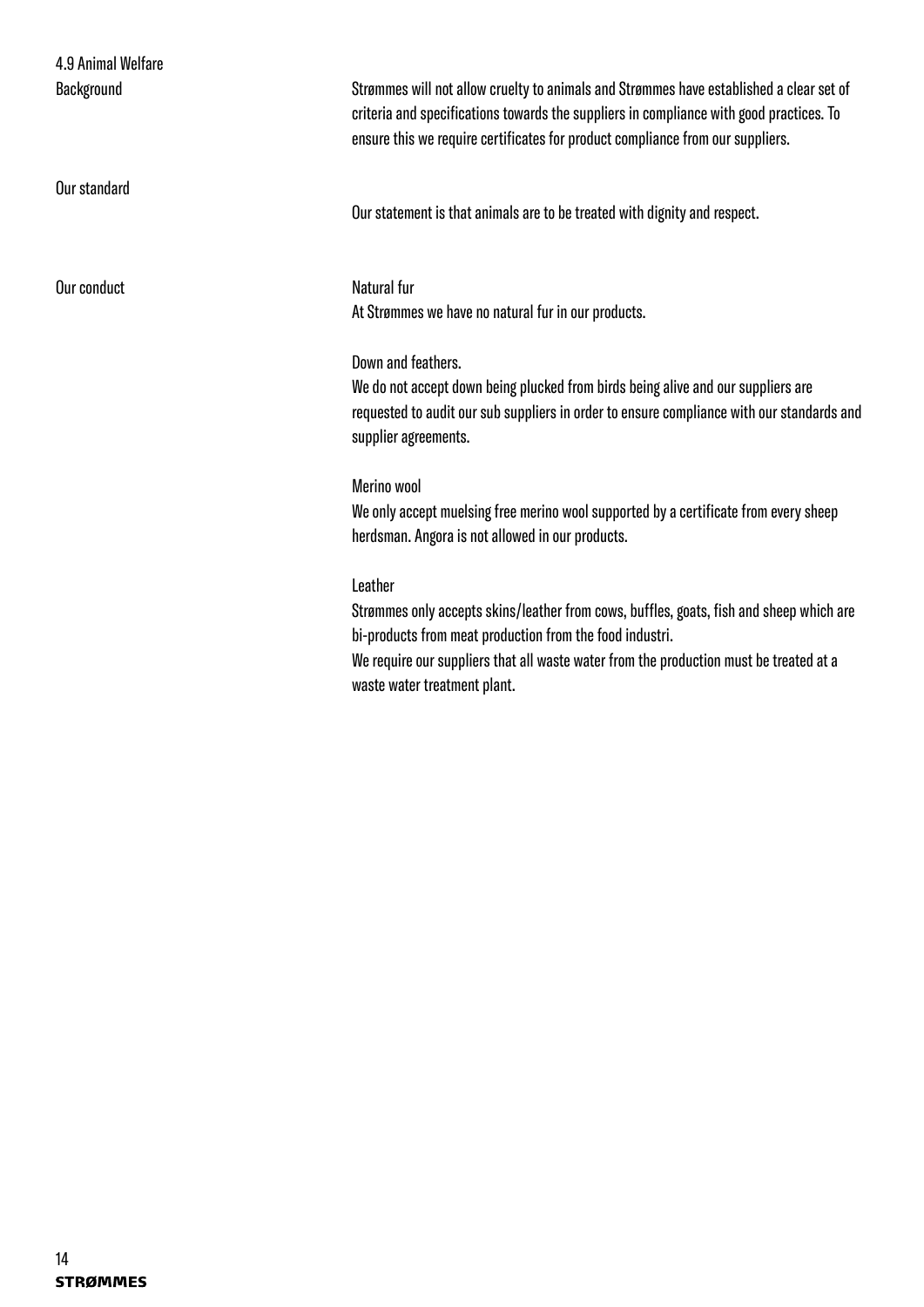### 5 Handling infringements

### 5.1 Reporting

Should you become aware of an infringement of laws, regulations or the Strømmes framework, you shall raise this issue with your leader. If this is not possible or appropriate you shall raise the issue or report the infringement directly to the Local Compliance Manager or Strømmes Compliance Officer. Failure to do so is itself a breach of this Code. Incidents may be reported and handled confidentially if desired. Strømmes does not allow reprisals of any kind against those who, in good faith, report an infringement or suspicion of an infringement of the rules or guidelines.

Reporting to the Strømmes Compliance Officer: Strømmes AS Rigetjønnveien 14, 4626 Kristiansand, Norway E-mail: michael@strommes.no, Telephone: +47 924 65 407

### 5.2 Sanctions

Those who infringe laws, regulations or the Strømmes framework must be prepared to face the consequences that reflect the infringement's type and scope. Serious breaches may lead to termination of production.

Misconduct that may result in disciplinary action includes (but is not limited to):

- Violate or request others to violate, laws and regulations, this Code or governing documents
- Failure to promptly raise a known or suspected violation
- Failure to cooperate in Strømmes investigations of possible violations
- Retaliation against any employee for reporting integrity concerns in good faith

The Board of Directors shall take all action it considers appropriate to investigate any violations. If a violation has occurred, Strømmes will take such disciplinary or preventive actions, as it deems appropriate.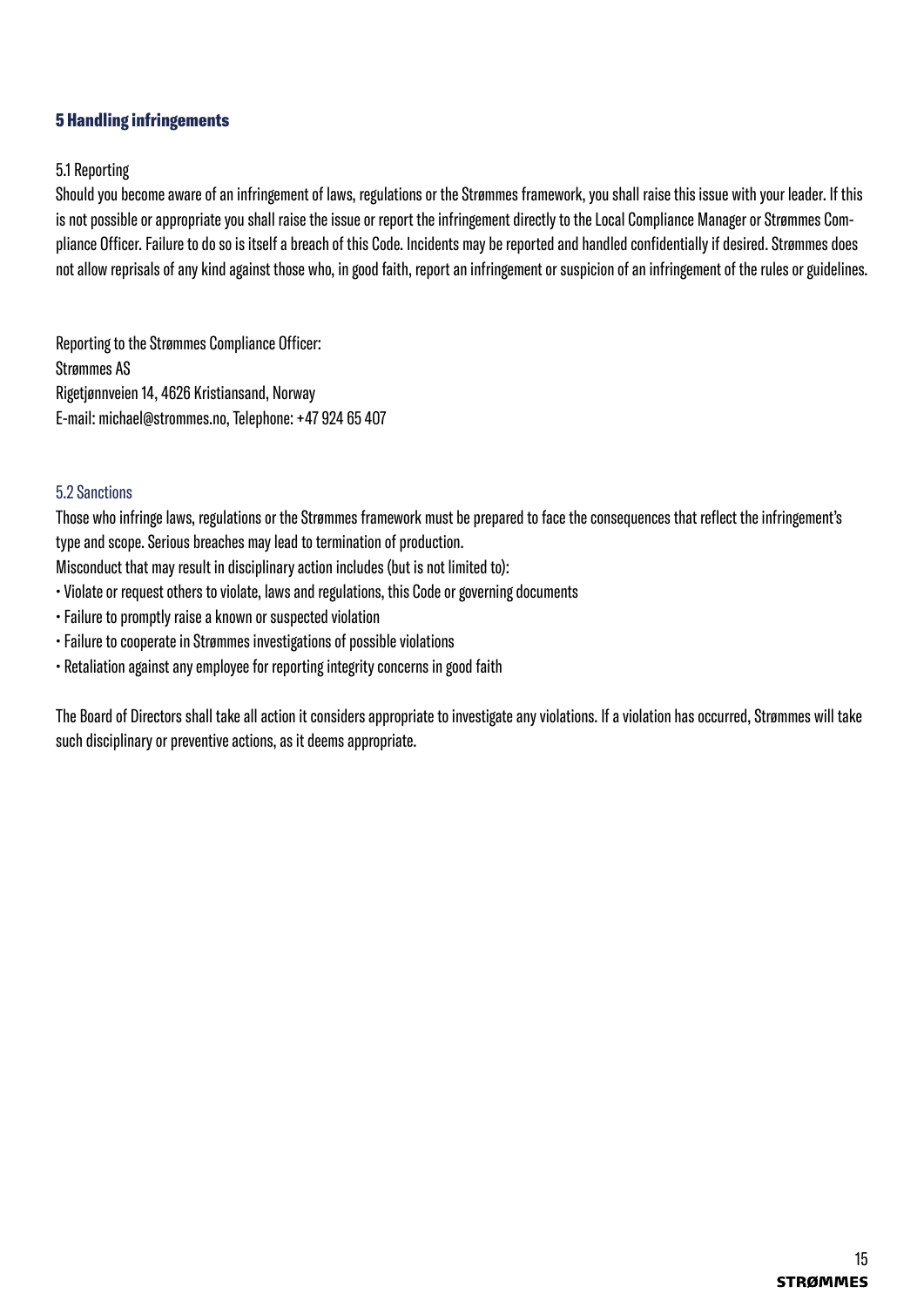5.3 Confirmation **CONFIRMATION** 

I hereby confirm that I have read and understood Strømmes Code of Conduct. This Code may periodically be revised. It is a line manager responsibility to implement such changes. I am obliged to keep myself updated on implemented changes.

Date/Place:

Company:

Title:

Name (printed letters):

Signature: